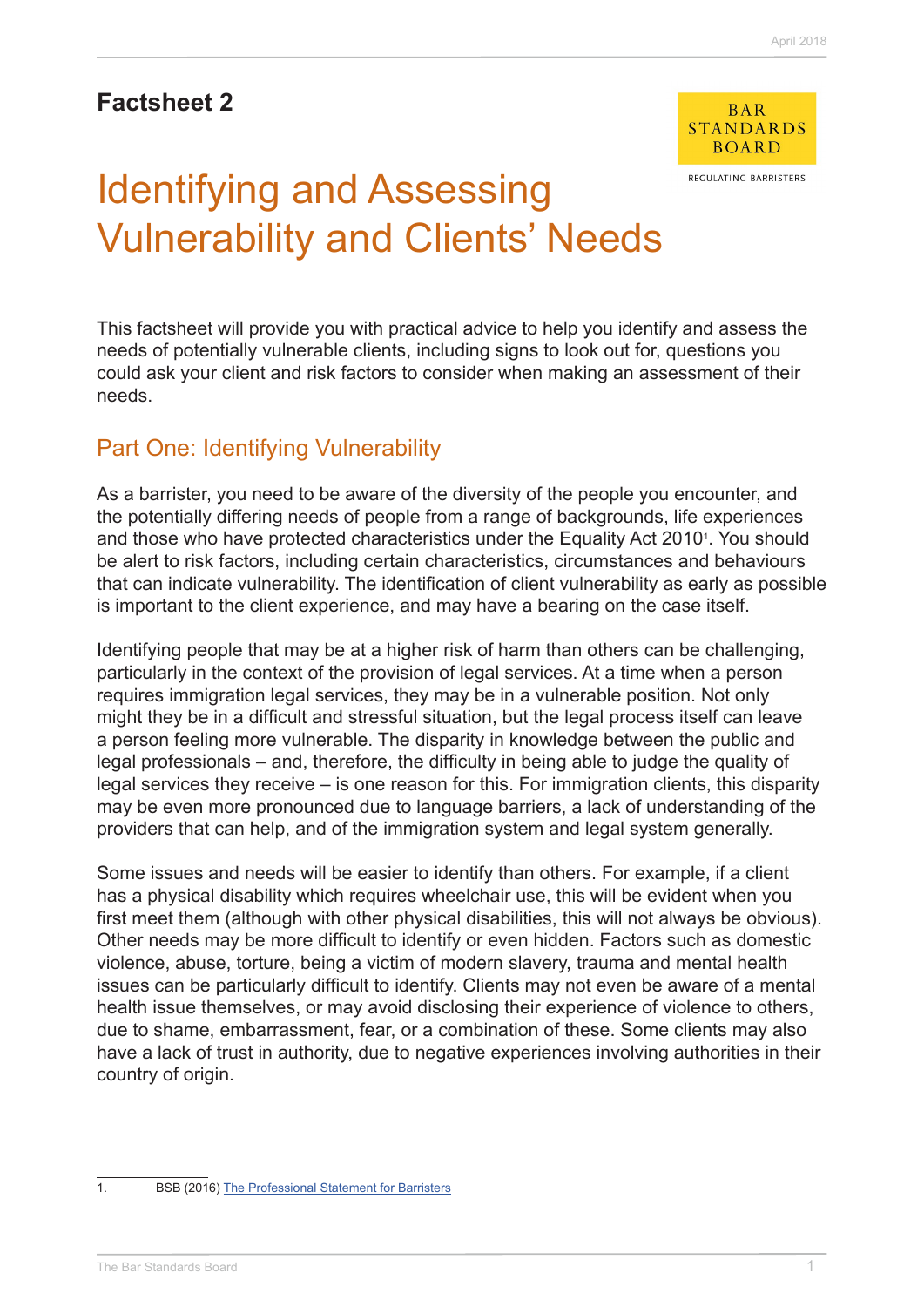Where you have been instructed by a solicitor, OISC-registered adviser or other professional client, do not assume that they will have already identified and/or sufficiently explored a person's vulnerabilities. Instead, proactively seek information from the solicitor (or other professional client/intermediary) about potential vulnerabilities, and establish whether an assessment has been undertaken. This will prevent the client from having to repeat information, which can be both time consuming and distressing, and may undermine a client's trust in and perception of the legal system.

In public access cases, try to arrange a consultation as soon as possible, so that any vulnerabilities and needs are identified at the outset, and a prompt assessment to determine how to meet additional needs is undertaken.

Even where risk factors are present and have been identified, vulnerability is not always acted upon. You should therefore make your own considerations and assessment of a client's potential vulnerabilities, regardless of the stage at which you meet them or the involvement of a solicitor or others.

Furthermore, the variable nature of vulnerability means that risk factors which may not have been apparent before or were not identified can appear at a later stage. This is particularly the case in the context of legal services, as the legal issue they are facing or the process itself can make an otherwise robust person vulnerable. Be alert to possible changes – behavioural and psychological – in your client, as vulnerability can change over time or may only become apparent later<sup>2</sup>.

## **Signs to look out for**

Below is a (non-exhaustive) list of signs that may indicate vulnerability. We cannot hope to provide an exhaustive list of all indicators of potential vulnerabilities, given the complexity of the subject matter. Rather, the characteristics and factors listed below will provide you with an awareness of potential issues that, should they be present, may warrant further exploration**<sup>3</sup>** :

<sup>2.</sup> The Advocate's Gateway (2014) [Identifying Vulnerability in Witnesses and Defendants: Toolkit 10.](http://www.theadvocatesgateway.org/images/toolkits/10identifyingvulnerabilityinwitnessesanddefendants100714.pdf)

<sup>3.</sup> Ibid. This table has been taken from The Advocate's Gateway's Toolkit 10 but has been expanded upon to include other relevant risk factors.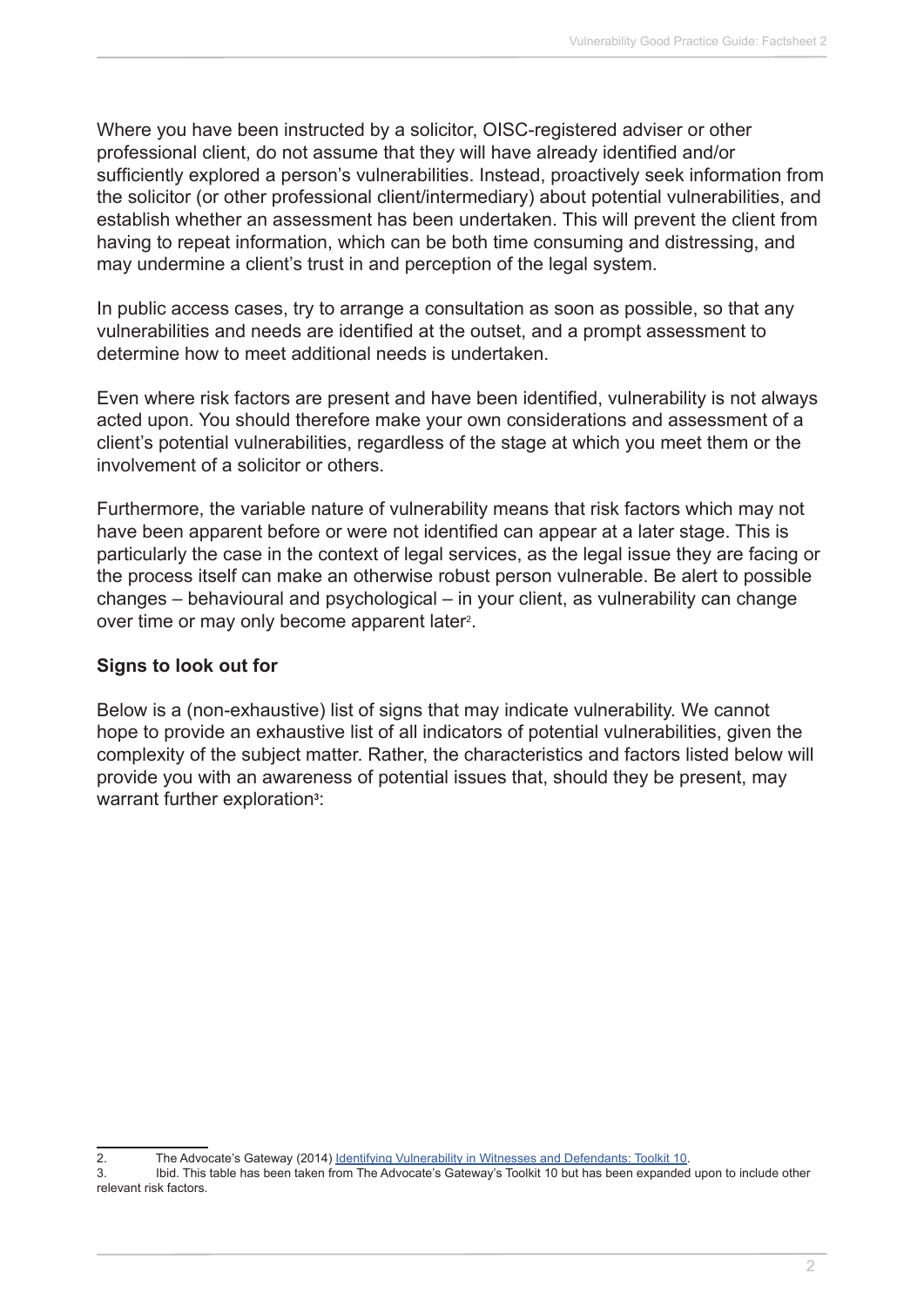| <b>Circumstantial factors</b>                                                                                                                                                                                                                                                                                                                                                                                                                                                                                                                                                                                                                                                                                                                                                                                                                 |
|-----------------------------------------------------------------------------------------------------------------------------------------------------------------------------------------------------------------------------------------------------------------------------------------------------------------------------------------------------------------------------------------------------------------------------------------------------------------------------------------------------------------------------------------------------------------------------------------------------------------------------------------------------------------------------------------------------------------------------------------------------------------------------------------------------------------------------------------------|
| Receiving disability benefits<br>Resident at a group home or institution<br>Employed in sheltered workplace<br>Receiving support from a carer, social<br>worker, community psychiatric nurse etc.<br>Is elderly<br>Is/has been excluded from school<br>Has a statement of Special Educational<br>Needs (SEN)<br>Is/was under local authority care<br>Is/was an asylum seeker<br>In possession of prescribed medication<br>Is an alleged victim of modern slavery/<br>torture/rape/religious/hate crime/ sexual<br>exploitation <sup>4</sup><br>Is an alleged victim of honour-based<br>violence/forced marriage<br>Is an alleged victim of domestic or sexual<br>violence<br>Is a carer<br>Has witnessed a traumatic incident<br>Is an alleged victim of financial<br>exploitation<br>Is recently bereaved<br>Has lost their home/is homeless |
|                                                                                                                                                                                                                                                                                                                                                                                                                                                                                                                                                                                                                                                                                                                                                                                                                                               |

<sup>4.</sup> Identifying victims of modern slavery involves certain unique considerations. **[Factsheet 3](http://www.barstandardsboard.org.uk/media/1929012/factsheet_3.pdf)** specifically considers identifying and working with victims of modern slavery.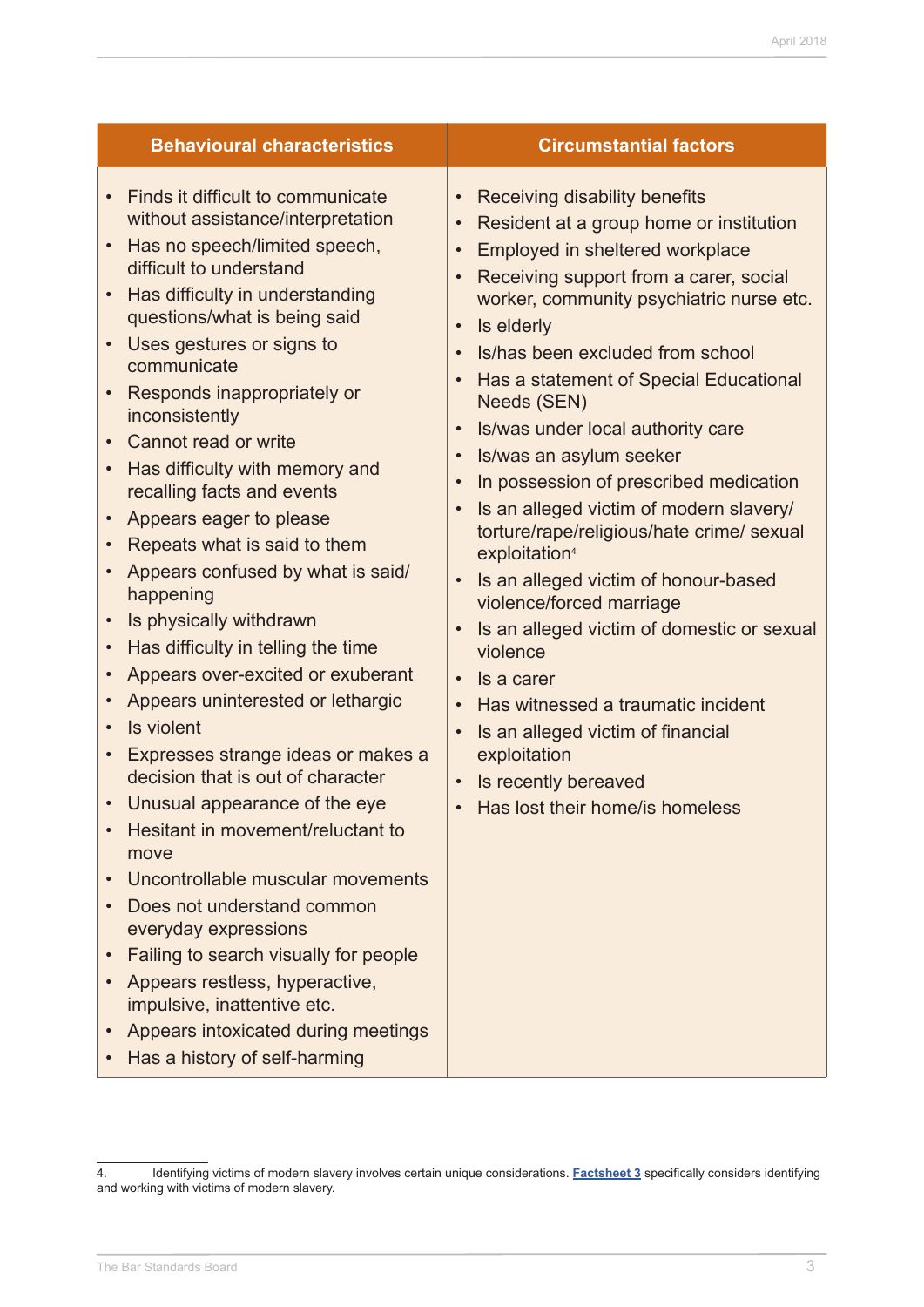The indicators listed above may be present when working with any type of immigration client. Of particular note, however, is asylum seekers: a group that often faces unique issues and circumstances, and comprises some of the most vulnerable individuals in society. Asylum seekers flee their home countries due to serious human rights abuses, including torture, sexual violence and forced conscription by the government or militia groups. As a result, many of the characteristics and circumstances listed above may appear in combination. For example, asylum seekers are at a high risk of suffering from post-traumatic stress disorder (PTSD) and other mental disorders, as compared to the general population<sup>5</sup>; the consequences of which can manifest themselves in various ways, such as being withdrawn, nervous, violent and aggressive, an inability to sleep or recall events, restlessness, self-harm and other behaviours.

You should exercise caution when considering these signs, as they are simply risk factors and do not necessarily indicate vulnerability. For example, if a client is disabled, it cannot be assumed that in the context of legal services they are vulnerable. A disability may have no impact on a person's ability to make informed choices and fully participate, even where they require assistance to be able to do so. Be wary of jumping to conclusions: take time to understand your client, assess their needs and how your services may need to be adapted<sup>6</sup>, and consult others where appropriate.

Given the complexity in identifying vulnerability, encouraging self-disclosure is crucial – and can be a better predictor of vulnerability than relying on signs and predictors. When a client instructs (or is seeking to instruct) you, make sure you ask the right questions (see more on this below), remind clients that anything they tell you will be treated confidentially, and that disclosure helps you to ensure they are fully able to participate in proceedings.

# Part Two: Assessing how to meet your clients' needs

## **Questions to ask yourself**

The checklist below provides examples of the types of questions you can ask yourself to ensure a robust assessment of client vulnerability:

- $\checkmark$  Have I encouraged self-disclosure and reassured the client of the confidentiality of information they provide?
- $\checkmark$  Have I spoken to relevant third parties to identify additional needs and vulnerabilities?
- $\checkmark$  Are there any health considerations that are contributing to making the client vulnerable?
- $\checkmark$  Do I need to provide information in large print/braille/audio/easy to read format? Do

<sup>5.</sup> Nose et. al. (2017) 'Psychosocial interventions for post-traumatic stress disorder in refugees and asylum seekers resettled in high income countries: Systematic review and meta-analysis'. PLoS ONE 12(2): e0171030. [https://doi.org/10.1371/journal.](https://doi.org/10.1371/journal.pone.0171030) [pone.0171030](https://doi.org/10.1371/journal.pone.0171030)

<sup>6.</sup> See competence 3.3 of the **Professional Statement**.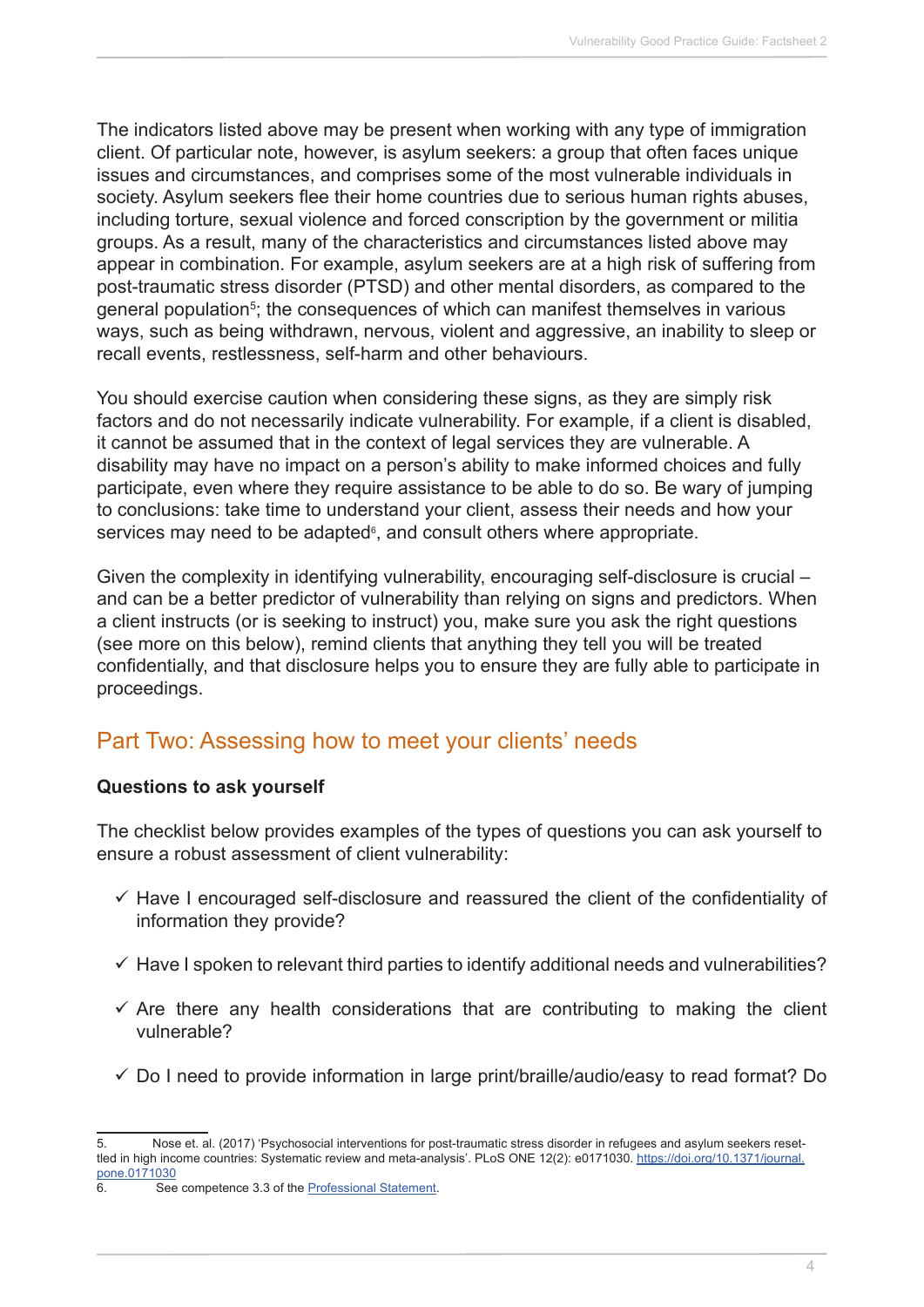I need to provide written text on a coloured background for someone who may have dyslexia/a visual impairment?

- $\checkmark$  Do I need to provide a sign-language interpreter/lip-speaker/deaf-blind communicator?
- $\checkmark$  is extra time needed for conferences because my client takes longer to understand what I am explaining, due to a speech impediment/learning disability or because an interpreter is needed?
- $\checkmark$  Does an interpreter/carer/intermediary need to be present during client conferences? If so, does this require a bigger conference room or alternate meeting location?
- $\checkmark$  Are there any gender, cultural, dialectal, sexuality or other considerations e.g. when hiring an interpreter or expert witness?
- $\checkmark$  Am I able to provide a reader for clients with visual impairments? Do I need to provide a digital recorder/dictaphone/electronic note-taker?
- $\checkmark$  Are there sufficient checks in place to ensure that clients understand information provided?
- $\checkmark$  Has the client had sufficient opportunity to ask me any questions/inform me of concerns?
- $\checkmark$  Do I need to arrange for a clinical or psychological assessment?
- $\checkmark$  Should I consider offering the client flexible pricing structures or financing options?
- $\checkmark$  Should I arrange for remote access e.g. via Skype?
- $\checkmark$  Should I allow alternative ways of making complaints or other requests, rather than in writing?
- $\checkmark$  Have I provided my client with the details of organisations that can support them with any other issues/needs they have?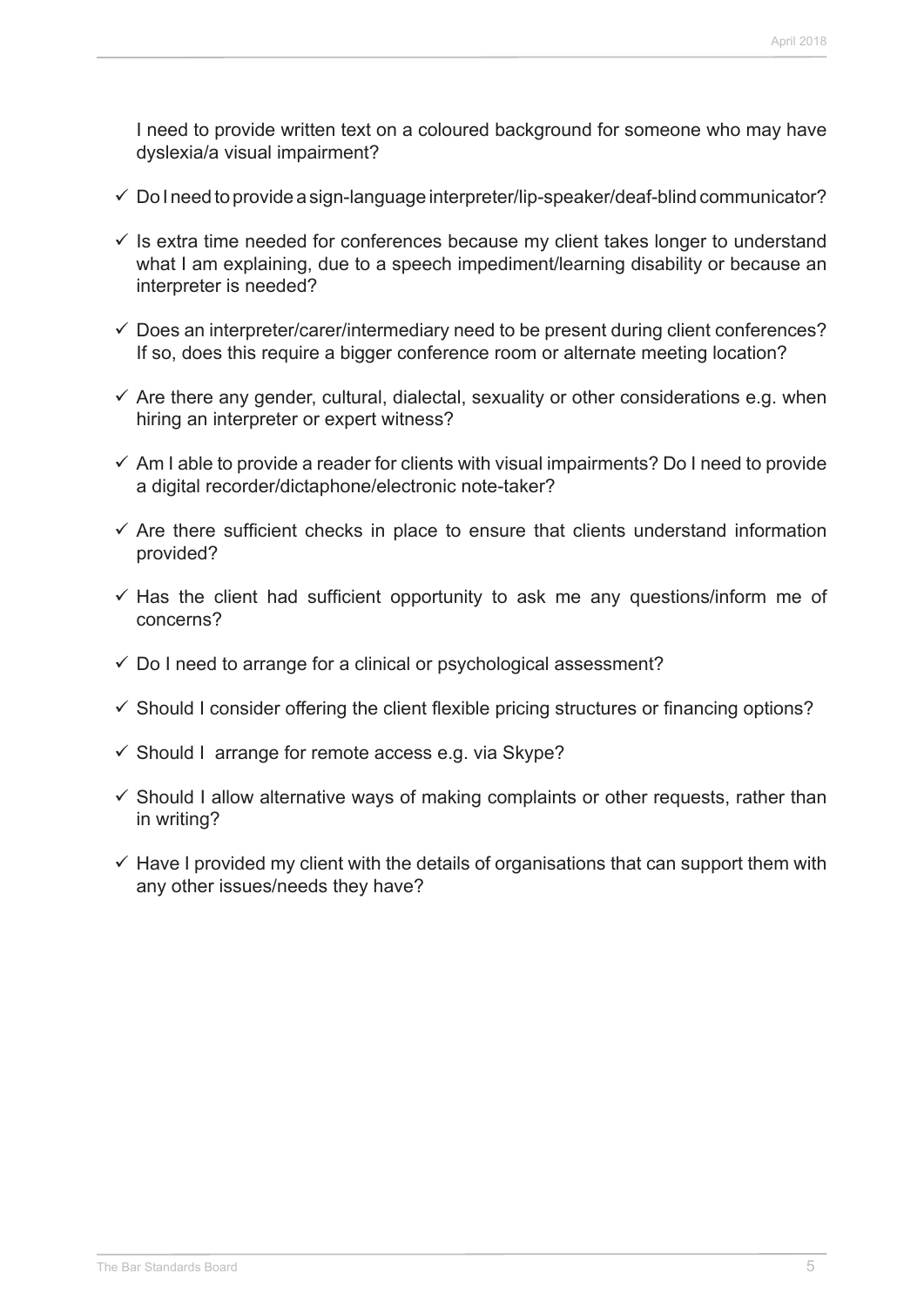## **Questions to ask your client**

As well as having your own mental checklist, ask your clients questions, tailoring your approach to the individual, in order to identify any needs and preferences.

Some clients may immediately disclose any issues to you, while others may not be so forthcoming or may even be unaware of factors that leave them vulnerable. Many people have undiagnosed conditions. Others simply do not want to or find it difficult to disclose personal or sensitive information. The initial discussion, where you are seeking to identify any potential indicators of vulnerability, should be handled sensitively. Look out for verbal and non-verbal signs that the client is uncomfortable or distressed, and adapt your communication accordingly.

To gather a full and clear picture of your client's situation, you may want to consider using a tool such as the IDEA tool below.

| <b>IDEA</b> <sup>6</sup>                                                                                                                                                                                   |
|------------------------------------------------------------------------------------------------------------------------------------------------------------------------------------------------------------|
| Impact – What happens and how bad is it? What does the vulnerability<br>stop the client from doing, or make it harder for them to do?                                                                      |
| This will provide you with insight into the severity of the vulnerability<br>and its consequences.                                                                                                         |
| Duration – How long has it been going on?                                                                                                                                                                  |
| The duration of different situations and conditions will vary<br>significantly. This information can inform decisions about the time<br>a client might need to consider certain options or make decisions. |
| Experiences – Has it happened before? Could it happen again?                                                                                                                                               |
| This will help determine whether this is a fluctuating situation or not,<br>and will inform how you provide your services, how and when you<br>may want to communicate with your client etc.               |
| Assistance - Is your client getting any help?                                                                                                                                                              |
| Consider whether the client has been able to get any help, support or<br>treatment. This can lead to discussions about obtaining any relevant<br>medical evidence or other information.                    |

This is only intended as an example, and other tools exist across a variety of sectors. You may wish to conduct your own research to find a tool that suits you best.

<sup>7.</sup> Money Advice Trust (2016) [Vulnerability: a guide for advice agencies. 12 steps for treating clients in vulnerable situations](http://www.moneyadvicetrust.org/training/Documents/Vulnerability Guide for Advisers.pdf)  [fairly](http://www.moneyadvicetrust.org/training/Documents/Vulnerability Guide for Advisers.pdf)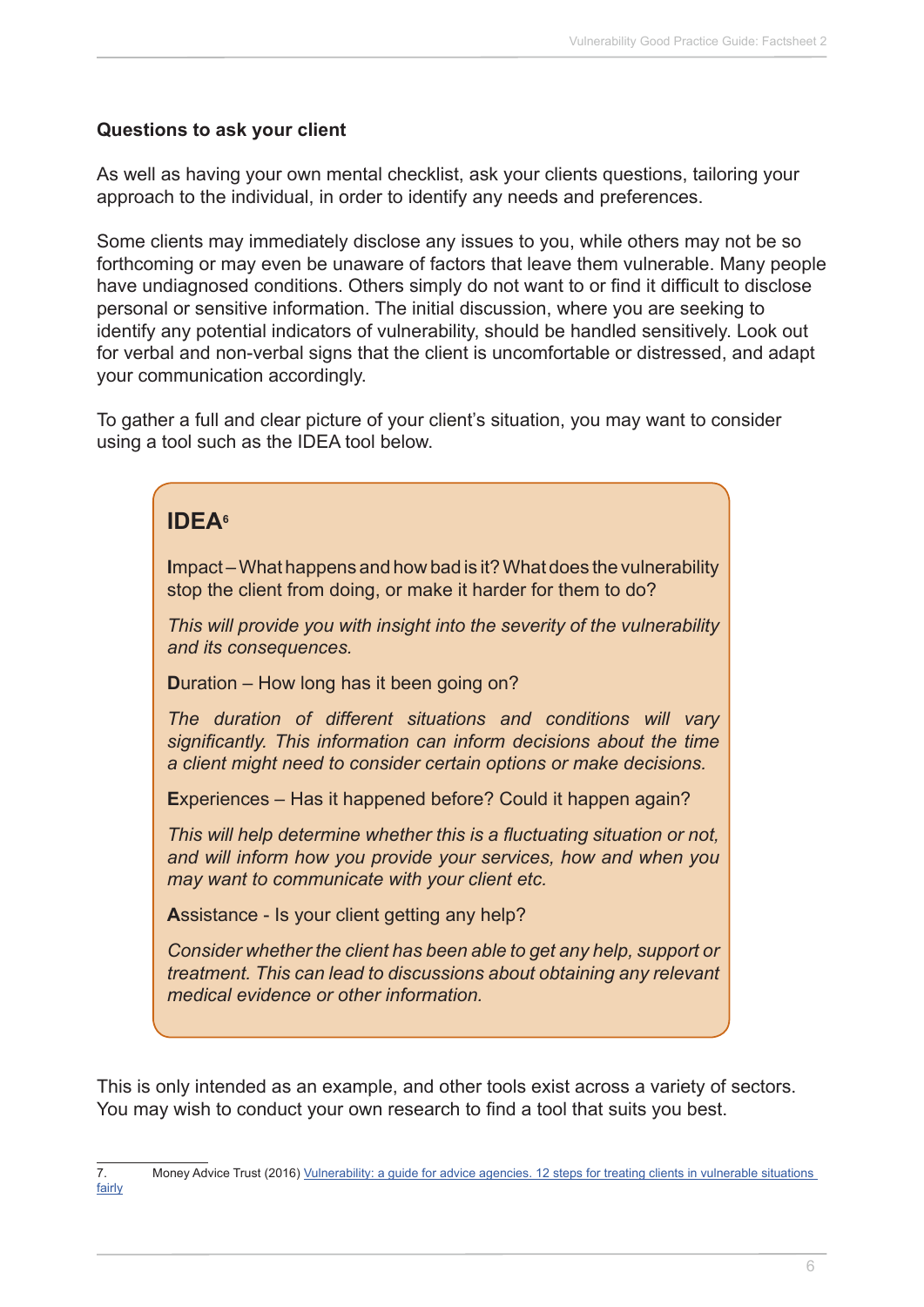Questions you could consider asking your client in order to best adapt your services to meet their individual needs include:

## **● Do you have any particular requirements, such as needing help moving around or communicating?**

This could highlight a client's difficulties with mobility, dexterity, sight, hearing or speech problems. It may also raise the issue of a limited understanding of English, literacy, learning difficulties or mental health problems.

## **● How and when would you prefer I communicate with you?**

Find out whether your client would prefer information to be provided orally, in written or an alternative format. This may again highlight issues around language, low literacy, sight or hearing impairments. Ask whether they would prefer to be contacted at a specific time or on certain days. This could reveal physical or mental health problems.

## **● Could you tell me a bit more about your background?**

Do not ask probing questions like this without first considering whether the client feels sufficiently comfortable and open, and reminding the client that everything they say will be kept confidential. Asking your client to tell you about their background may alert you to any cultural barriers or considerations. For example, this information could influence the choice of interpreter.

## **● Do you take any medication? [If so] How does this affect you?**

If health issues have already been highlighted, or you feel the client is sufficiently comfortable and it is appropriate to do so, asking this question can help you assess requirements related to physical and mental health. It may also lead to the identification of personal circumstances which may be a risk factor. For example, a client may disclose that they are taking anti-depressants to cope with trauma they experienced in their home country. Further exploring what impacts (if any) the medication has on your client will help you to build an understanding of the client's day-to-day experience, and their needs in terms of accessing and utilising your services.

## **● Do you have any help to manage your money or bills?**

Again, you should use your discretion to determine whether any question you ask your client is appropriate in the time and circumstance. However, if the client discloses that they do have help in managing their affairs, this gives you the opportunity to explore the forms of support they are accessing, whether they have a carer or have any issues such as mental health problems or learning disabilities. This information could be pertinent to the case, as well as to your assessment of the client's needs in terms of your service provision.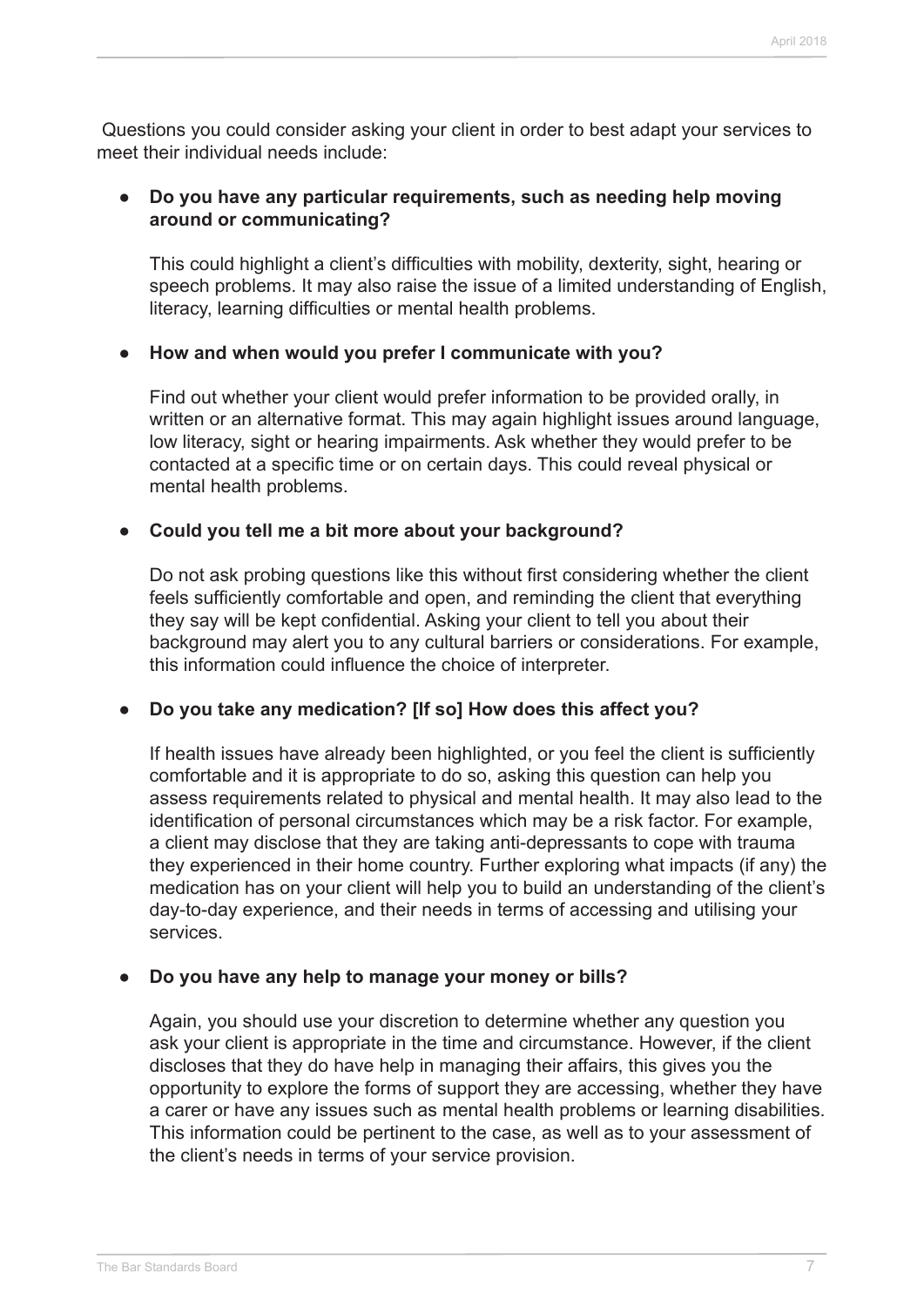## **Handling disclosures**

A 2016 survey of people with mental health problems and financial difficulties<sup>8</sup> explored consumer experiences of disclosure. It found:

- **People do not feel it is taken into account when they do disclose** 35% said that despite having told the organisation about their mental health problems, they did not feel this was taken into account.
- **A lack of understanding of the importance of disclosing Where consumers** did not tell providers about their mental health problems, 44% said they were not aware that this would make any difference to the way in which services were provided to them.
- **Prejudice/Being believed** 21% said they did not feel they would be believed if they disclosed their mental health problem and 16% thought they would be treated unfairly if they disclosed their mental health problem.

These findings highlight the barriers to self-disclosure (albeit in the context of financial services) and, thus, the importance of encouraging clients to tell you if they have specific needs or requirements. Seek to actively encourage self-disclosure of any issues from the very start. Disclosure by the client themselves can be a much more accurate predictor of vulnerability than relying on risk indicators. Consider whether your chambers/organisation has a written policy on handling client disclosures, and ensure that clients and potential clients are easily able to access this, if so.

You should clearly explain to clients what happens with any information they give you, how this will be taken into account and recorded (if at all) and remind them of client confidentiality. When a client does disclose an issue, take care to ensure they feel this has been heard and will be appropriately considered. This reassures the client and builds trust. The TEXAS tool, developed by the Money Advice Trust and the Royal College of Psychiatrists, is a useful one to ensure that disclosures are handled correctly.

<sup>8.</sup> Money Advice Trust (2016)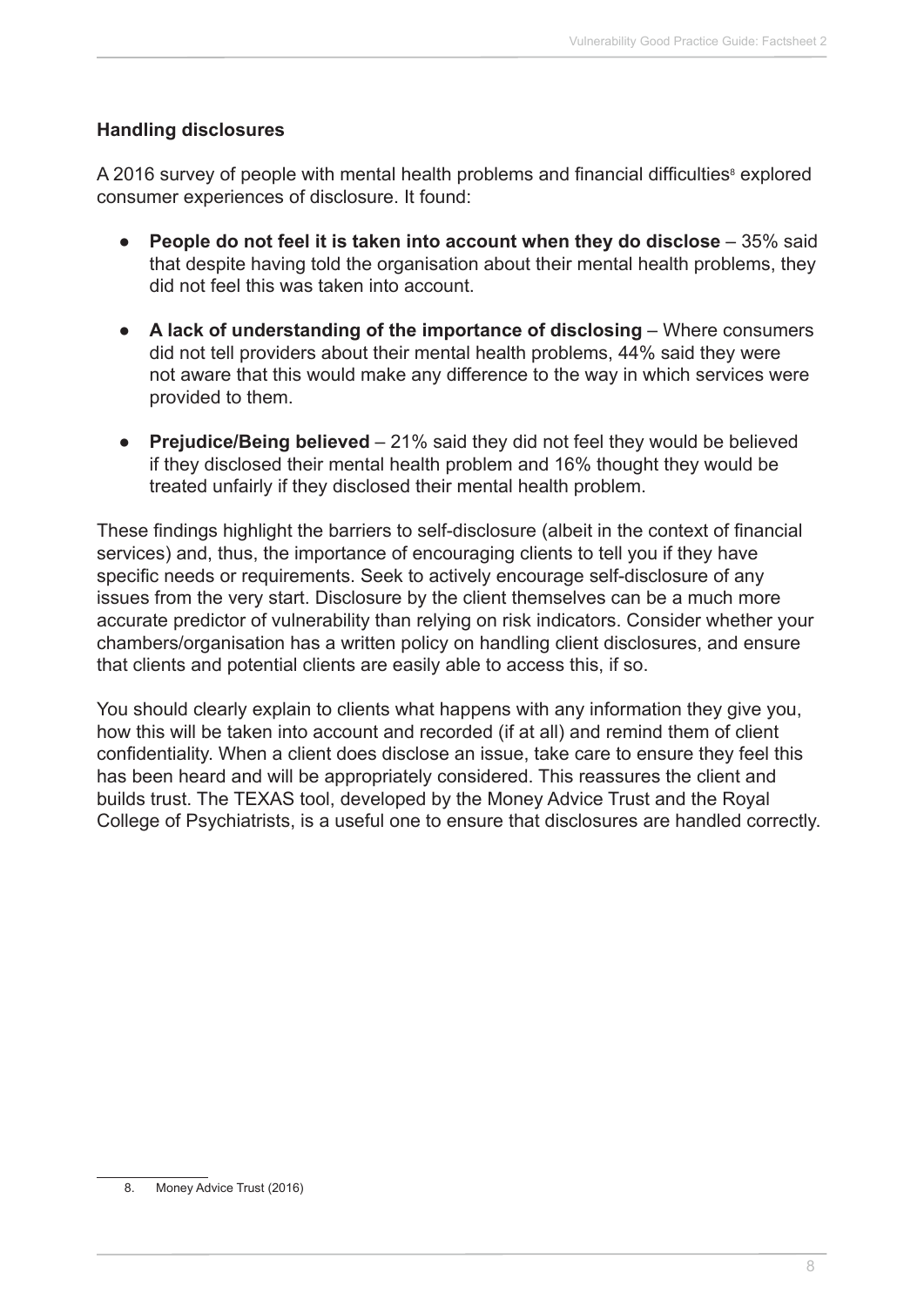## **TEXAS8**

**T**hank the client. What they disclosed could be useful to everyone involved.

**E**xplain how the information will be used and recorded, and who it may be shared with/disclosed to (if anyone).

E**X**plicit consent should be obtained.

**A**sk the client questions to get key information (to help you better understand the situation).

**S**ignpost or refer to other sources of help and support, where appropriate.

## **Good practice example**

In the first client conference with her barrister Anna discloses that she struggles with mental health issues. The barrister recognises that this presents an immediate opportunity to explore Anna's wider circumstances and characteristics. The barrister asks Anna about the mental health issues she is struggling with. Anna states that she is schizophrenic and has episodes every morning. Whilst this is managed by medication, she feels unwell until approximately 10.30am each morning. The barrister thanks Anna for disclosing this, and explains it is useful to know so that the barrister can arrange for her to be contacted at a time when she feels at her best.

A record of this is made, and it is agreed that the barrister will only contact Anna after 11am. The barrister asks Anna to describe how she feels during an episode, which enables the barrister to build a full picture of how her mental health affects her on a day-to-day basis. Anna says she hears voices, which makes communication difficult and also sometimes affects her ability to think clearly. The barrister asks whether anything can be done to aid her communication. Anna says that written information is more helpful. This is recorded and it is agreed that Anna will be provided with written copies of advice and information.

The barrister asks if anyone helps Anna to attend appointments, manage her money or carry out day-to-day activities. She says she has a carer, who visits her twice a week. The barrister asks Anna if she consents to them taking the carer's details, so that they can be contacted in case of an emergency or if she were to become unwell. Anna agrees and the carer's details are recorded. The barrister wants to obtain Anna's consent today, when she is feeling well and has full capacity, so that it is clear what actions will be taken in the future if she presents as incapacitated.

*\* This example is based on a case study by the Money Advice Trust, adapted to the legal context.*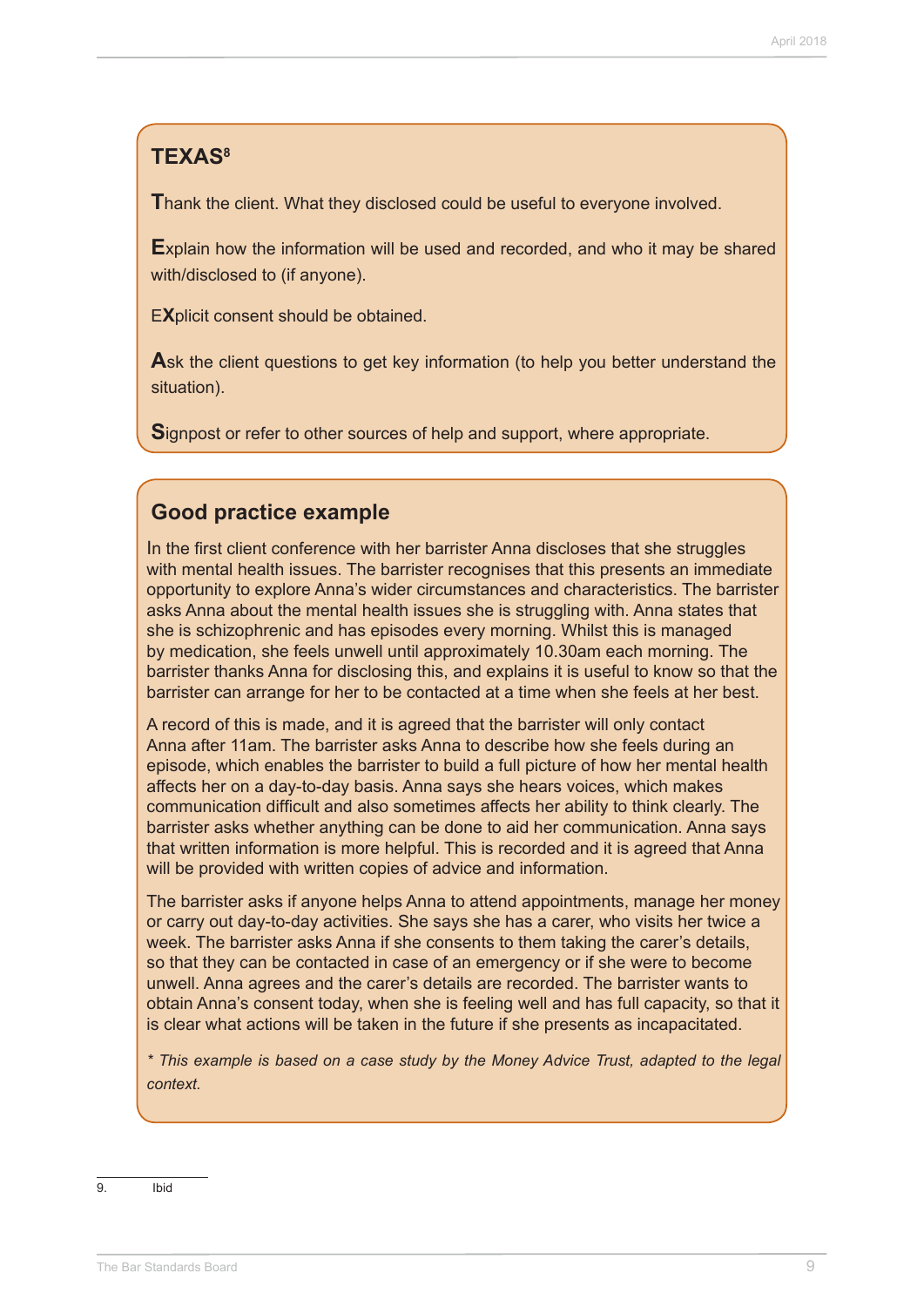# Part Three: Risk factors to be aware of when assessing how best to meet your clients' needs

In the context of legal services, there are certain risk factors that are more prominent in relation to vulnerable migrants, as opposed to vulnerable clients generally. Some of the most common factors which you will need to be aware of include:

## **English as a second language/ those with little or no understanding of English**

Ascertain as soon as possible whether a client struggles with English and will require an interpreter. If it becomes apparent in your first meeting with your client that they do require an interpreter, you could rearrange the meeting to ensure they have the support they need<sup>10</sup>. Even if a client's English seems good, they may be struggling to understand the advice you give them – especially legal terminology with which they may be unfamiliar. Ensure that they have understood the full extent of your advice at all times by summarising or asking them to summarise what has been said. You also need to understand their reading ability and consider whether written communications need to be translated.

Where language barriers exist, consider whether there are any cross-cultural communication issues that should be taken into account when communicating with your client. Refer to **[Factsheet 5](http://www.barstandardsboard.org.uk/media/1929020/factsheet_5.pdf)** for further guidance on issues of client communication, including cross cultural communication.

If your client is paying privately, you should consider whether they are eligible for legal aid, to include disbursements of fees such as interpreters' fees, and whether their best interests would be best served by a legal aid provider. You should also determine whether they can apply for exceptional case funding due to their vulnerability and difficulty understanding English (and therefore the law) – and inform the client of their options<sup>11</sup>.

## **Asylum seekers**

Asylum seekers are some of the most vulnerable individuals that require access to legal services, and research conducted by the SRA shows a desire within the legal sector for an improvement in the quality of services provided to asylum seekers. The report identified a number of 'focus areas' for the future, including being clearer on costs, meeting and considering all the legal needs of the client, communicating key client care messages and tailoring services<sup>12</sup>.

<sup>10.</sup> Refer to the **[Guidance on vulnerability](http://www.barstandardsboard.org.uk/media/1929040/immigration_vulnerability_guidance_2018.pdf)** and the client journey document (Stage 3: "Receiving") for information on the types of considerations that may be required when hiring an interpreter.

<sup>11.</sup> Competence 1.4, threshold standard (b) in the [Professional Statement](https://www.barstandardsboard.org.uk/media/1787559/bsb_professional_statement_and_competences_2016.pdf) expects barristers to be able to identify and advise clients of alternative sources of advice and funding available to them, as appropriate.

<sup>12.</sup> Solicitors Regulation Authority (2016) Quality of legal services for asylum seekers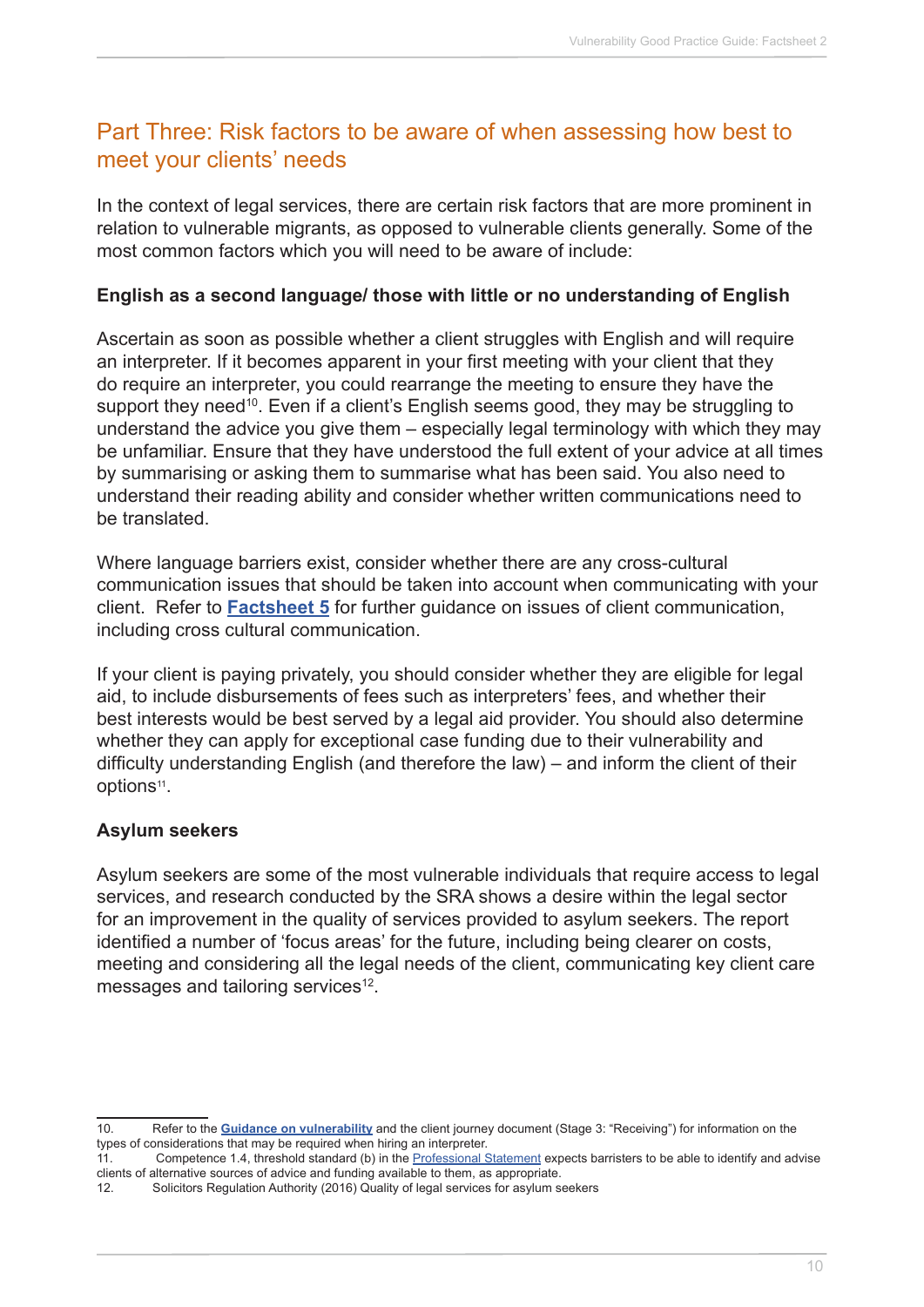Clear and simple communication with asylum clients, which is adapted to the individual's needs and preferences, is key to high quality service provision. When sending a client care letter, consider how you are best able tailor it so that your client understands the key information, including on fees, and whether it should be translated.

If you are working with a client seeking asylum, be aware of potential health concerns. Many asylum seekers suffer from PTSD and other common and severe mental disorders, and it can be difficult to distinguish between 'expected temporary distress' and PTSD<sup>13</sup>. Where you suspect or know your client has health concerns, you may need to consider the need for a medical assessment. You may also wish to check with the solicitor and other third parties involved whether the client is receiving adequate support for any needs and take appropriate measures if not.

You should also be aware of cultural and language barriers, in addition to issues around social isolation/marginalisation and distrust of authorities<sup>14</sup>. Asylum seekers may be fleeing state persecution, violence or war, and this can result in negative perceptions of and a lack of trust in authority figures. Building trust and a rapport is therefore especially important when working with asylum seekers and others who have suffered traumatic experiences.

Where an interpreter is required, ensure any necessary factors, such as cultural/ dialectal/gender/sexuality/religious or other issues have been sufficiently considered. See **[Factsheet 5](http://www.barstandardsboard.org.uk/media/1929020/factsheet_5.pdf)** (Client care and communication) for advice on effective communication with vulnerable clients, tailoring your services and a consideration of cultural barriers/ factors.

#### **Modern slavery, torture and trauma victims**

Victims of modern slavery often struggle to disclose their history, sometimes due to a lack of recognition that they are in fact a victim, and other times because they feel complicit in their own situation. The impact of experiencing modern day slavery can be substantial and long-lasting, and victims will often require support with practical, psychological and emotional issues, including with trauma. Building trust and rapport is therefore key to effectively managing these vulnerabilities.

Be alert to indicators that a person could be a victim of modern slavery and/or torture. Victims may be referred to the National Referral Mechanism (NRM) for protection and support. See **[Factsheet 3](http://www.barstandardsboard.org.uk/media/1929012/factsheet_3.pdf)** for further guidance on identifying victims of modern slavery and responding to their needs. A list of organisations that provide support to victims can be found in **[Annex 1](http://www.barstandardsboard.org.uk/media/1929032/useful_contacts.pdf)**.

<sup>13.</sup> Nose et. al. (2017) 'Psychosocial interventions for post-traumatic stress disorder in refugees and asylum seekers resettled in high income countries: Systematic review and meta-analysis'. PLoS ONE 12(2): e0171030. [https://doi.org/10.1371/journal.](https://doi.org/10.1371/journal.pone.0171030) [pone.0171030](https://doi.org/10.1371/journal.pone.0171030) 14. Ibid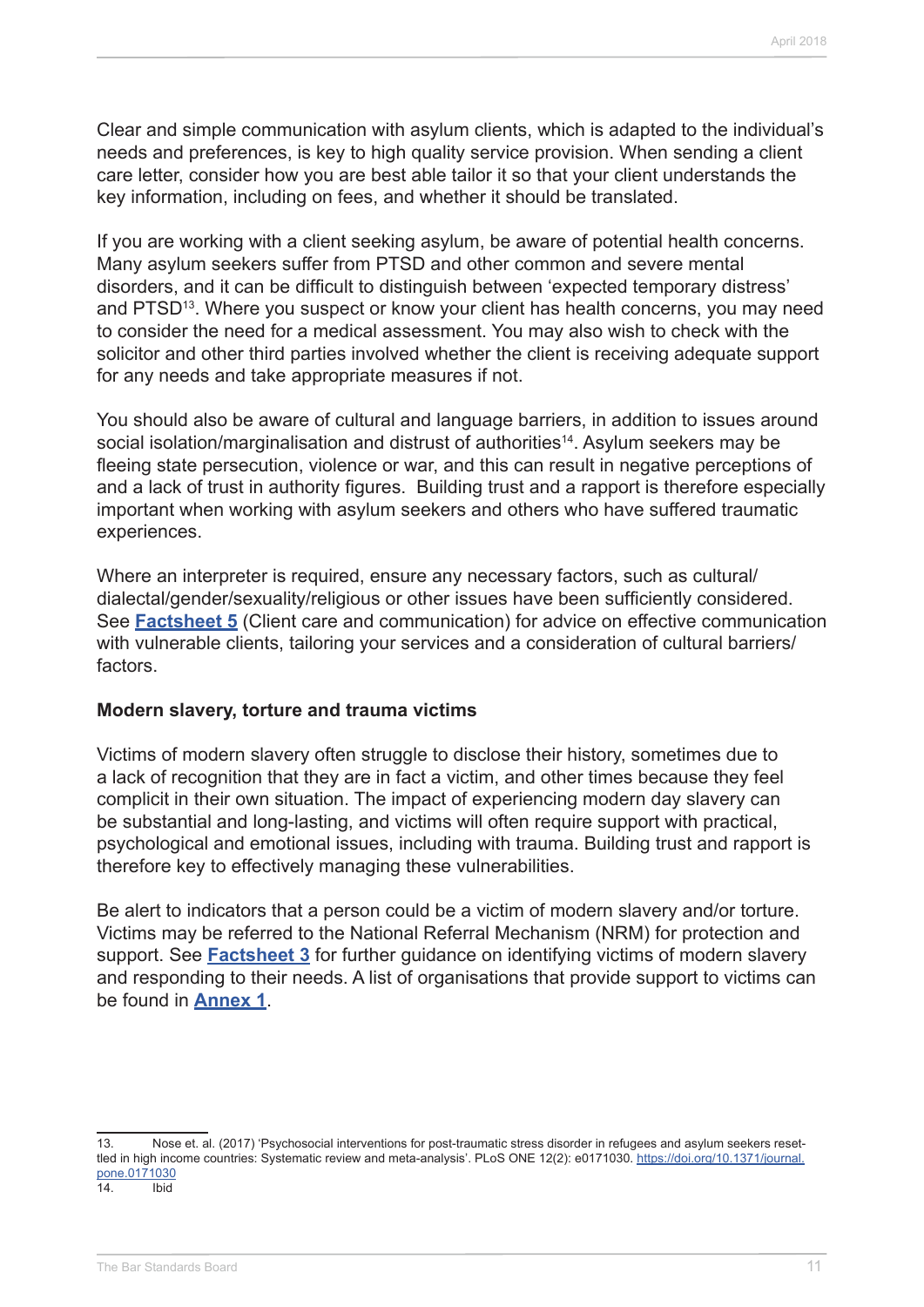## **Victims of domestic abuse**

Victims of domestic abuse may display similar indicators of trauma to victims of modern slavery e.g. fearfulness, reluctance to disclose information, physical wounds or bruising. Domestic violence includes any incident or pattern of incidents of controlling, coercive, threatening behaviour, violence or abuse between individuals aged 16 or over who are, or have been, intimate partners or family members. Abuse can be psychological, physical, sexual, financial or emotional, and includes honour-based violence, female genital mutilation (FGM) and forced marriage<sup>15</sup>. If your client is a victim of domestic violence they may inform you directly, enabling you to explore the issues and any needs arising from these. However, domestic violence is a notoriously under-reported crime and clients may be reluctant to disclose any abuse they have suffered.

Resolution, an organisation of lawyers and professionals specialising in family law, has designed a [Domestic Abuse Screening Toolkit](http://www.resolution.org.uk/site_content_files/files/da_leaflet_2.pdf) which you may find useful when meeting with a client who is a potential victim. It provides examples of questions you can ask your client, information on the characteristics and manifestations of abuse, and details of organisations to which you could direct your client.

## **Drug and/or alcohol use**

If you suspect your client is using drugs and/or alcohol, this can be a difficult topic to address and you should do so sensitively. Some clients will openly admit to their use of substances, but others may seek to hide it. Explore the client's ability to understand and process information, and take informed decisions.

If you suspect a client is intoxicated, you should not take their instructions. Drug and alcohol use can lead to temporary loss of capacity. If you suspect your client lacks capacity to instruct you and/or make decisions, refer to **[Factsheet 6](http://www.barstandardsboard.org.uk/media/1929024/factsheet_6.pdf)** for guidance.

Some drug and alcohol users have carers. If your client requires a carer to be present, consider how this will impact the way you provide your services (e.g. whether you will need to arrange for a bigger conference room).

## **Mental health and learning disabilities**

People with certain mental health issues or learning disabilities are often reliant on family, friends or carers to help them in their day-to-day lives, and may require a third party to attend client conferences. If they have had a clinical or psychological assessment, you may be able to obtain a copy of this. This can help you to understand their needs and support them. If they have not had a recent assessment, you may want to consider whether one should be obtained.

## **Offenders and ex-offenders**

<sup>15.</sup> <https://www.gov.uk/guidance/domestic-violence-and-abuse>